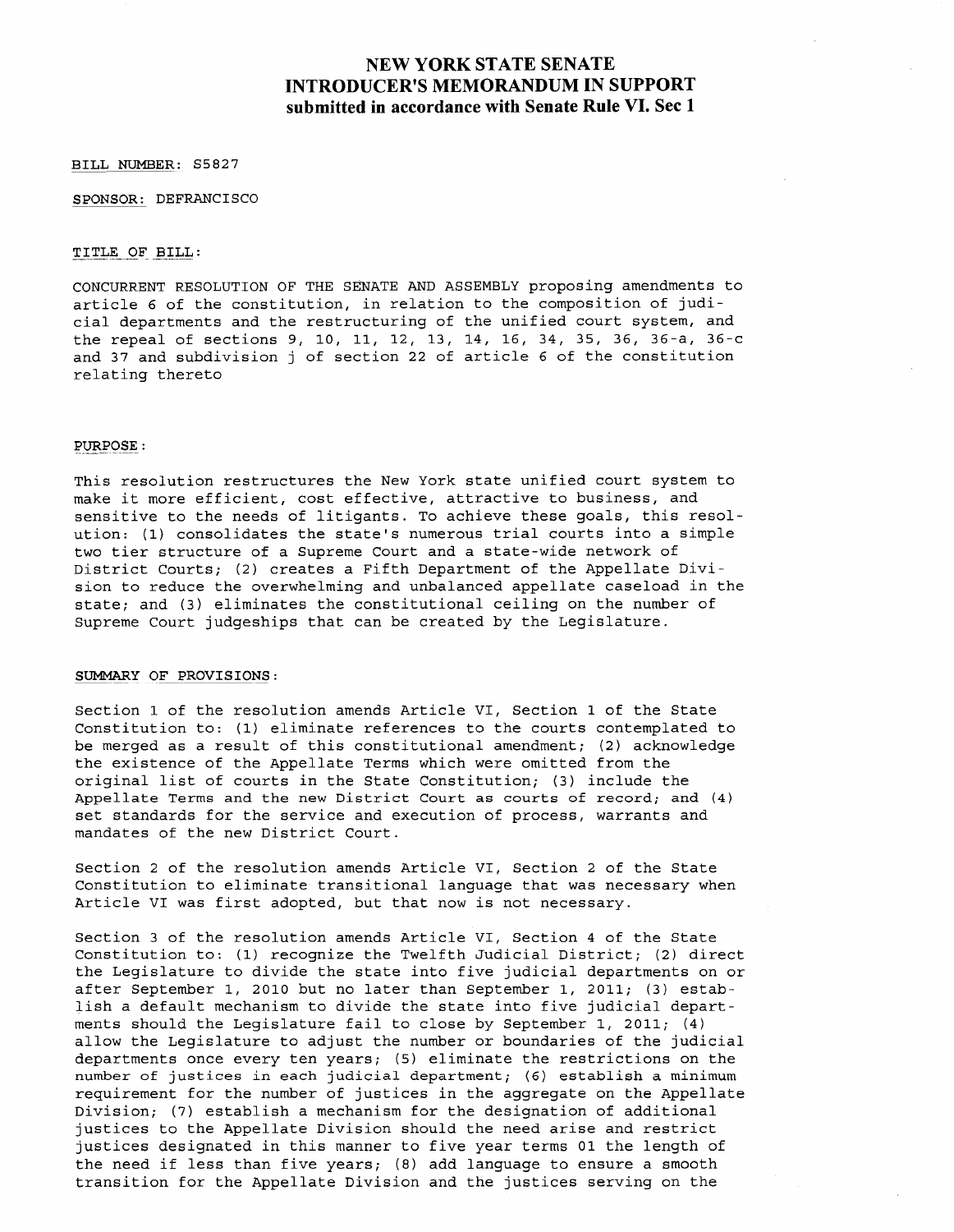court at the time the amendment becomes effective; (9) recognize that, by virtue of the court restructuring, there may be appointed Justices of the Supreme Court ("JSC") who are eligible for designation to the Appellate Division; and (10) eliminate unnecessary transitional language. Section 4 of the resolution amends Article VI, Section 4 of the State Constitution to: (1) recognize that there are twelve judicial districts and that the Twelfth Judicial District consists of Bronx County; (2) allow the legislature to adjust the number or boundaries of the judicial district once every ten years; (3) acknowledge that as <sup>a</sup> result of the consolidation, there will be <sup>a</sup> segment of JSCs that are appointed; (4) eliminate the constitutional cap on the number of JSCs per judicial district; (5) establish as <sup>a</sup> constitutional floor for each judicial district the number of JSCs established for it on August 31, 2010; and (6) require that there be at least one JSC elected county-wide in each county outside New York City.

Section 5 of the resolution amends Article VI, Section 7 of the State Constitution to: (1) clarify the jurisdiction of the Supreme Court post consolidation; (2) authorize the creation of six divisions of the Supreme Court - Family, Probate, Criminal, State Claims, Commercial and General - with flexibility to change the divisional structure of the Supreme Court should future events dictate doing so; and (3) provide that to the extent practicable, each division of the Supreme Court is to be presided over by justices with expertise in the subject matter area to which it is devoted.

Section 6 of the resolution amends Article VI, Section 8 of the State Constitution to authorize the Appellate Division to confer jurisdiction over certain appeals upon an Appellate Term.

Section 7 of the resolution repeals sections 9-14, 16, 34, 35, 36, 36-a, 36-c and 37 of the State Constitution.

Section 8 of the resolution renumbers certain sections of Article VI of the State Constitution following the repeals as provided in section 7 of this resolution.

Section 9 of the resolution amends Article VI, Section 9 of the State Constitution, as renumbered by section <sup>8</sup> of this resolution, to: (1) establish and mandate <sup>a</sup> District Court for New York City and for the area of each city outside of New York City; (2) authorize the Legislature to fix the number of its judges and the methods by which judges are selected; (3) establish <sup>a</sup> procedure to create new District Courts for an area; (4) continue the Legislature's authority to subdivide what now are District Courts into component districts; and (5) set certain requirements and standards for judges of the new District Court.

Section 10 of the resolution adds a new Section 10 to Article VI of the State Constitution to set forth the jurisdiction of the District Courts, establishing that it shall be uniform across the State.

Section 11 of the resolution amends Article VI, Section 11 of the State Constitution, as renumbered by section <sup>8</sup> of this resolution, to eliminate references to City Courts which will no longer exist post consolidation.

Sections 12, 14, 15 and 18 of the resolution amend Article VI, Sections 13, 15, 17 and 23 of the State Constitution, as renumbered by section 8 of this resolution, to eliminate references to the abolished courts and insert references necessitated by the consolidation.

Section 13 of the resolution amends Article VI, Section 14 of the State Constitution, as renumbered by section <sup>8</sup> of this resolution, to allow for certain standards and requirements for judges in the current system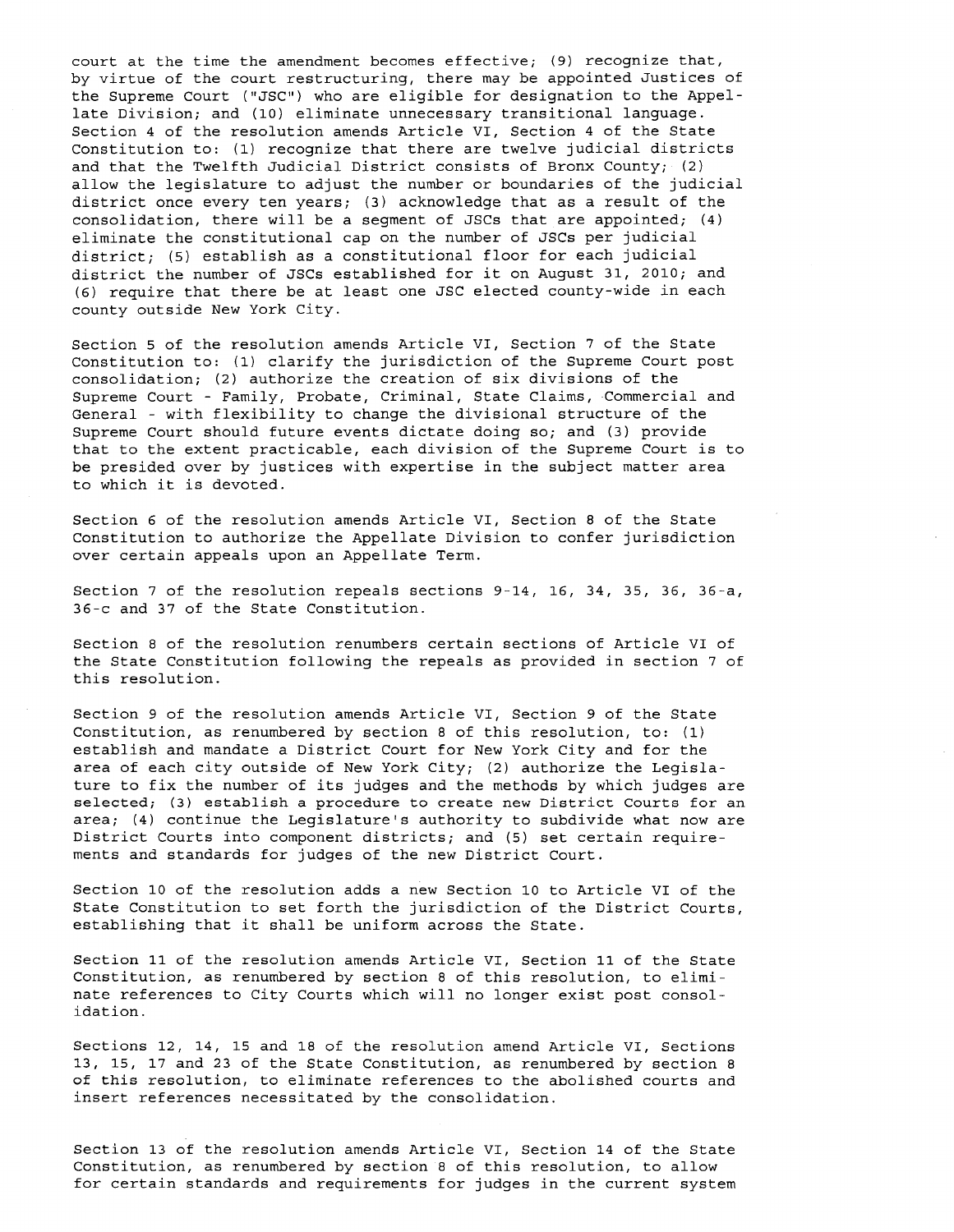to be applicable to judges post consolidation.

Section 16 of the resolution amends Article VI, Section 19 of the State Constitution, as renumbered by section <sup>8</sup> of this resolution, to eliminate <sup>a</sup> provision that authorizes the Appellate Divisions to assign retired JSCs. This section of the resolution also makes basic changes in the constitution to reflect the court restructuring.f

Section 17 of the resolution amends Article VI, Section 20 of the State Constitution, as renumbered by section <sup>8</sup> of this resolution, to provide that <sup>a</sup> JSC may be assigned to any division or divisions of the Supreme Court. This section of the resolution also provides that Housing Court Judges and their successors in office shall be assigned to the Housing Division of the New York City District Court. Other District Court Judges may be assigned to the Housing Division, and District Court Judges/former Housing Judges may be assigned outside the Housing Division.

Section 19 of the resolution adds <sup>a</sup> new Section 27 to Article VI of the State Constitution to provide for transition from the current system to the new system. In particular, this section of the resolution provides that the County Court, Family Court, Surrogate's Court and the Court of Claims will be merged into the Supreme Court with their judges becoming JSCs City Courts, District Courts of Nassau and Suffolk County and the Civil and Criminal Courts of the City of New York will be merged into <sup>a</sup> District Court. This section further provides for language to assist in the transition phase.

Section 20 of the resolution adds <sup>a</sup> new Section 29 to Article VI of the State Constitution to: (1) replace the substance of repealed sections 36-a, 36-c and 37, providing continuity for all amendments to Article VI adopted since 1962, subject to the changes made in this resolution; and (2) establish September 1, 2011 as the effective date for the constitutional amendments made by the resolution.

#### EXISTING LAW:

Article VI, Section l(a) of the State Constitution provides for <sup>a</sup> statewide "unified court system". This system exists today as <sup>a</sup> convoluted network of trial and appellate courts. The trial courts consist of: (1) the Supreme Court; (2) the County Court; (3) the Surrogate's Court; (4) the Family Court; (5) the Court of Claims; (6) the Civil Court of the City of New York; (7) the Criminal Court of the City of New York; (8) the District Courts of Nassau and Suffolk County; (9) the City Courts; and (10) the village and town justice courts. The appellate courts consist of: (1) the Court of Appeals (the highest court in the state); and (2) the Appellate Division of the Supreme Court. Article VI, Section <sup>6</sup> of the State Constitution imposes <sup>a</sup> limit on the Legislature for the allocation of justices of the Supreme Court in any judicial district to no more than one justice per 50,000 residents as shown by the last federal census or state enumeration. Article VI, Section <sup>4</sup> of the State Constitution divides the state into four judicial departments and restricts the number of Appellate Division Justices to seven each in the First and Second Departments and five each in the Third and Fourth Departments. Article VI, Section <sup>4</sup> of the State Constitution also allows the Appellate Divisions to certify to the Governor that one or more additional justices are needed for the speedy disposition of cases and based upon that certification, the Governor may designate one or more additional justices to any judicial department making such certification Justices designated in this manner serve for the length of the need. All other justices of the Appellate Division, not including the Presiding Justices, serve for five year terms. Presiding Justices serve for the length of their term of office.

#### STATEMENT IN SUPPORT:

New York State's "Unified Court System" is one of the most confusing,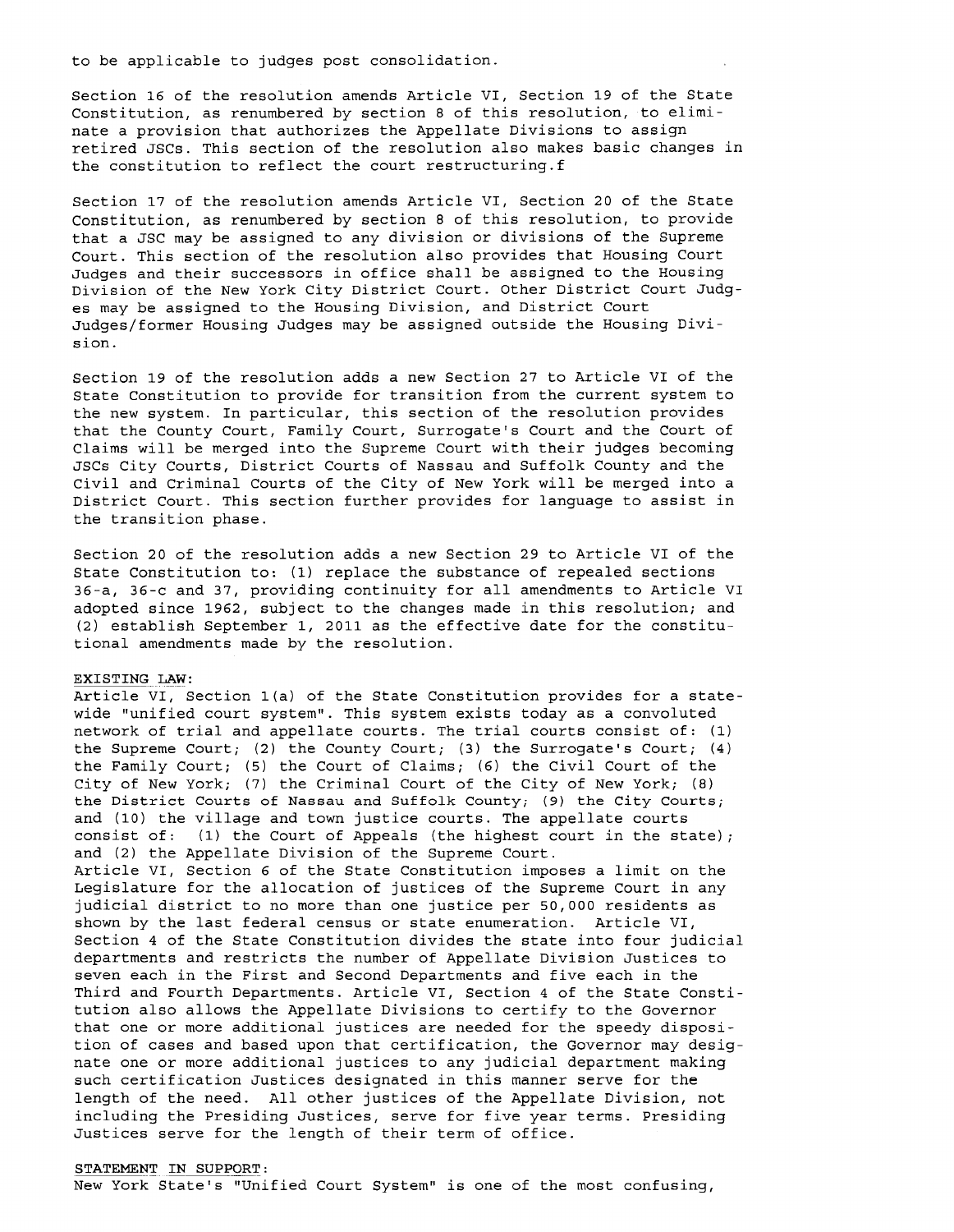inefficient and expensive judicial systems in the nation. Rooted in 1846 - the year Article VI of the State Constitution was adopted - this system consists of <sup>a</sup> convoluted network of trial courts with overlapping and inconsistent jurisdictions, an intermediate level appellate court and a high court With a massive caseload, a shortage of judges, and an inefficient and inflexible structure, the system is severely overstressed and is in dire need for change.

This legislation is aimed at making New York's judicial system more efficient, cost effective, attractive to business and sensitive to the needs of litigants. To accomplish these goals, this resolution: (1) consolidates the state's numerous trial courts into <sup>a</sup> simple two-tier structure of <sup>a</sup> Supreme Court and <sup>a</sup> state-wide network of District Courts; (2) creates a Fifth Department of the Appellate Division to reduce the overloaded and unbalanced appellate caseload in the state; and (3) eliminates the constitutional ceiling on the number of Supreme Court judgeships that can be created by the Legislature Implementation of this reform would result in total savings of \$502 million annually - \$59 million annually far the state and \$443 million annually for businesses, municipalities, state agencies and individuals with respect to productivity, lost wages, attorneys' fees and related costs.

## CONSOLIDATION OF TRIAL COURTS

New York's judicial system consists of the following trial courts: (1) the Supreme Court; (2) the County Court; (3) the Court of Claims; (4) the Family Court; (5) the Surrogate's Court; (6) the civil Court of the City of New York; (7) the Criminal Court of the City of New York; (8) the District Courts; (9) the City Courts; and (10) the Town and Village Justice Courts. <sup>A</sup> brief description of the trial courts follows below.

## THE TRIAL COURTS

\* SUPREME COURT: The Supreme Court has general original jurisdiction in law and equity. It has branches in every county of the state and hears major civil cases, including tort, contract, matrimonial and corporate cases. In New York City, the Supreme Court presides over all felony criminal prosecutions. The Supreme Court rarely hears family-related matters unless they arise in the context or <sup>a</sup> matrimonial action. \* County Court: County Courts are located in each county outside of New York City County Court judges preside overall felony criminal prosecutions, but cannot preside over family-related matters or major civil litigation (unless they are from counties that do not separately elect Family Court or Surrogate's Court judges) \*

FAMILY COURT: Family Courts are located in each county outside of New York City and in one city-wide family court within New York City. Family Courts preside over a wide array of family-related matters but do not have jurisdiction to hear matrimonial cases (or custody matters within a matrimonial context) or family-related criminal matters, even if <sup>a</sup> case relates to <sup>a</sup> family already before the judge in another context. As such, while Family Court judges may issue orders of protection, conflicting or inconsistent orders involving the same family may issue from the Supreme Court or <sup>a</sup> criminal court that is, handling another aspect of the matter.

\*<br><u>SURROGATE'S COURT</u>: Surrogate's Courts are located in each county of the state and preside over all matters concerning the estates of decedents.in addition to adoptions, guardianships and related matters. Surrogate's Court judges cannot preside over any other types of matters, even if they relate to <sup>a</sup> decedent's estate.

\*<br><u>COURT OF CLAIMS</u>: The Court of Claims is located in regional sites around the state. It has exclusive authority to hear claims against the slate or by the state against the claimant and cannot hear any other types of claims. As a result, <sup>a</sup> case involving claims against the state and other parties must be heard in both the Court of Claims and another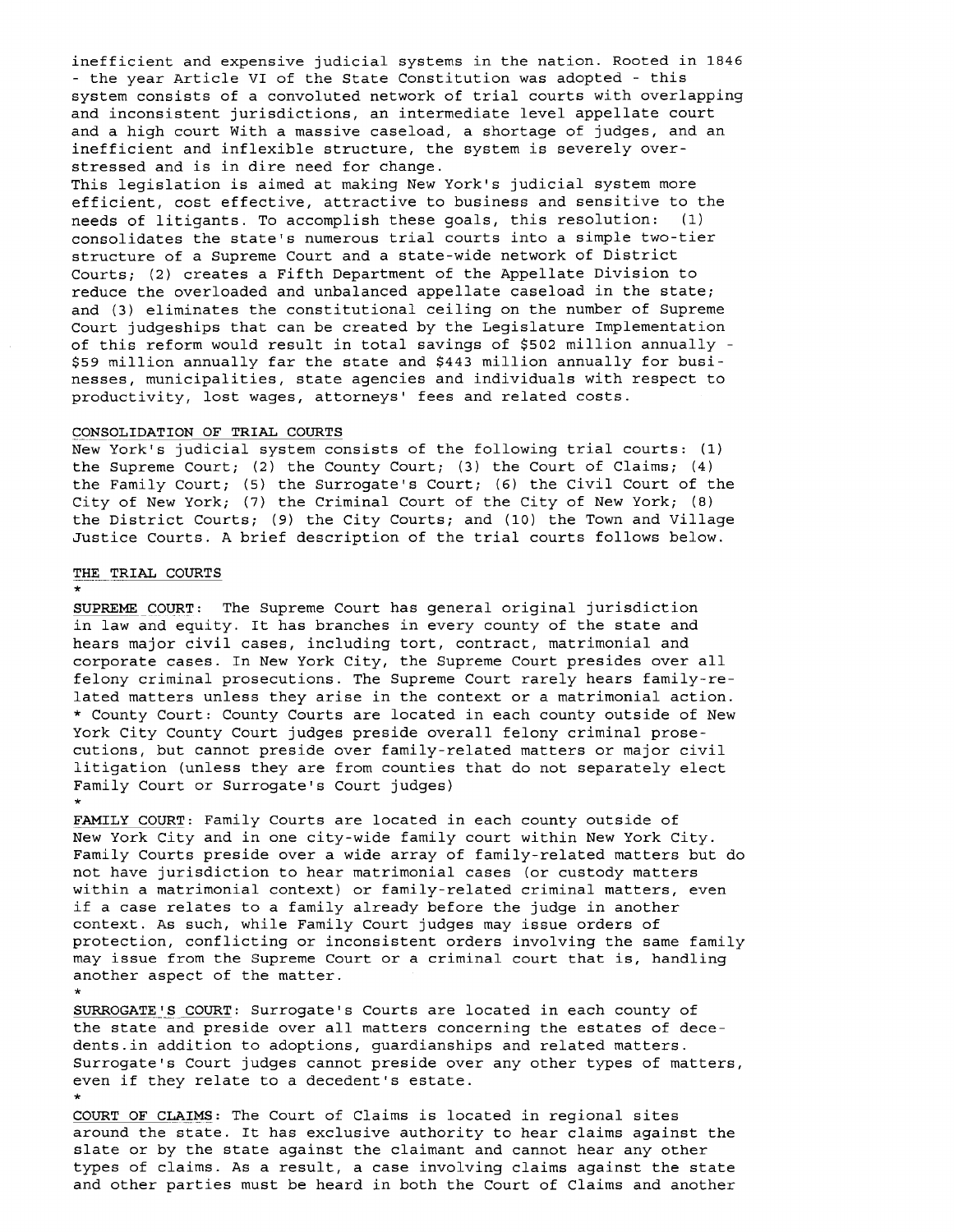court, resulting in duplicative proceedings and possibly inconsistent judgments.

\*

CIVIL COURT OF THE CITY OF NEW YORK: This Court is located in New York City and presides over civil disputes involving damage claims of \$25,000 or less, in addition to commercial landlord-tenant disputes and ejectment actions. The Housing Part of the New York City Civil Court handles residential landlord/tenant disputes.

\*<br><u>CRIMINAL COURT OF THE CITY OF NEW YORK</u>: This Court is located in New York City and presides over non-felony criminal prosecutions and violations of local ordinances.

\* DISTRICT COURT: located in Nassau and Suffolk Counties, these courts hear cases involving claims of \$15,000 or less, and preside over nonfelony criminal prosecutions and violations of local ordinances.

\*<br><u>CITY COURT</u>: Located in each or the sixty-one cities outside of New York City, these courts preside over civil claims for \$15,000 or less and also serve as local criminal courts for non felony criminal prosecutions. These courts cannot preside over felony prosecutions, familyrelated matters and major civil litigation.

\*<br><mark>TOWN AND VILLAGE JUSTICE COURTS</mark>: These courts are located in towns and villages throughout the state and preside over lesser civil actions and non felony criminal actions.

with so many different trial courts - some with narrow jurisdiction and others with overlapping jurisdiction - New York's judicial system has become the epitome of inefficiency, delay and backlog. This has caused significant harm to individuals, businesses, families and children who have found themselves entangled in the court system that, for litigants and practitioners alike, may seem impossible to navigate.

As highlighted in the report by the Special Commission on the Future of New York State Courts (the "Commission"), the court structure has had disastrous consequences on many families. Because of the limited jurisdiction of some courts, many families in turmoil, including families dealing with issues of domestic violence, child custody and divorce, have spent years shuttling back and forth between the Family Court, Supreme Court and Criminal Court, only to end up with inconsistent results arising out of the same or substantially similar facts. Setting aside the obvious human toll, there is also <sup>a</sup> fiscal impact to this nonsensical and archaic court structure. Businesses have suffered losses of hundreds or millions of dollars in decreased productivity and lost time. Individuals, including witnesses who testify in court, have lost wages, incurred travel costs and attorney's fees, all for unnecessary trips to court. Many have even lost their jobs or have been compelled to cut their education short to make needless court appearances.

Consolidating New York State's trial courts into <sup>a</sup> simple two-tier structure of <sup>a</sup> Supreme Court and <sup>a</sup> network of District Courts will provide much needed relief, not only to litigants, but also businesses, employers and the state. Under the consolidation plan, the County Courts, Court of Claims, Family Court and Surrogate's Court would be merged into the Supreme Court with their judges then becoming JSCs. The Supreme Court would then be divided into six divisions - Family Division, Criminal Division, State Claims Division, Probate Division, Commercial Division and Genera Division. The resolution would further provide for flexibility to allow for <sup>a</sup> change in the divisional structure of the court system so that the rigidity and inflexibility that exists today will not exist in the future.

Likewise, the civil and Criminal Courts of the City of New York would be merged into the District Court in New York City. The District Courts of Nassau and Suffolk County and the City Courts outside the City of New York would become part of the larger District Court network. Judges of the Civil and Criminal Courts of the City of New York, the District